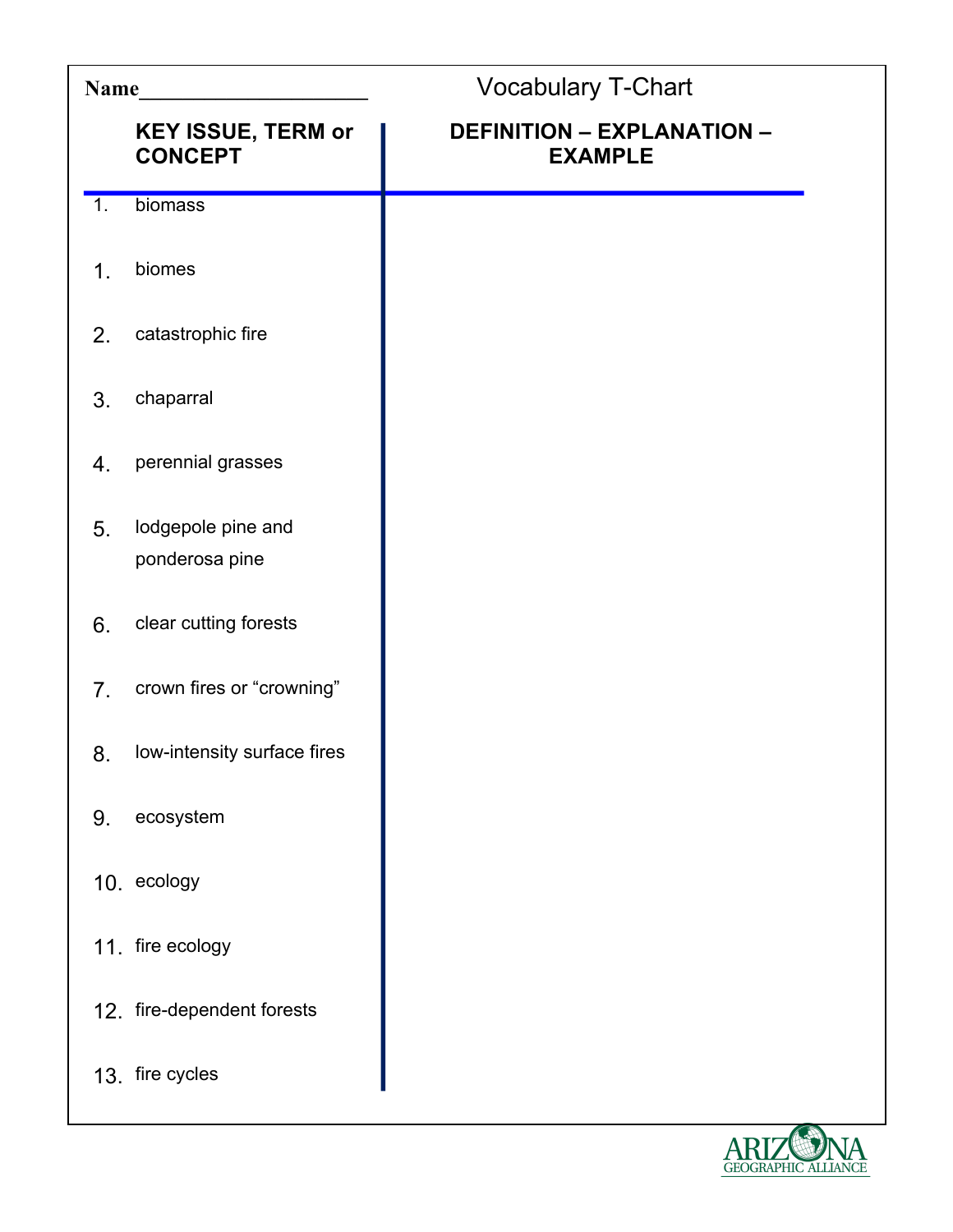| 14. fire regimes                                |  |
|-------------------------------------------------|--|
| 15. fire suppression policy                     |  |
| 16. forest regeneration                         |  |
| 17 forest restoration                           |  |
| 18. forest stewardship                          |  |
| 19. forest sustainability                       |  |
| 20. grasslands                                  |  |
| 21. Healthy Forest Initiative                   |  |
| 22. Iow-intensity surface fires                 |  |
| 23. natural resources                           |  |
| 24. nutrient, energy, and water                 |  |
| cycles<br>25. prescribed or controlled<br>burns |  |
| 26. Pulaski fire-fighting tool                  |  |
| 27. resilience                                  |  |
| 28. Santa Ana winds                             |  |
| 29. stasis                                      |  |

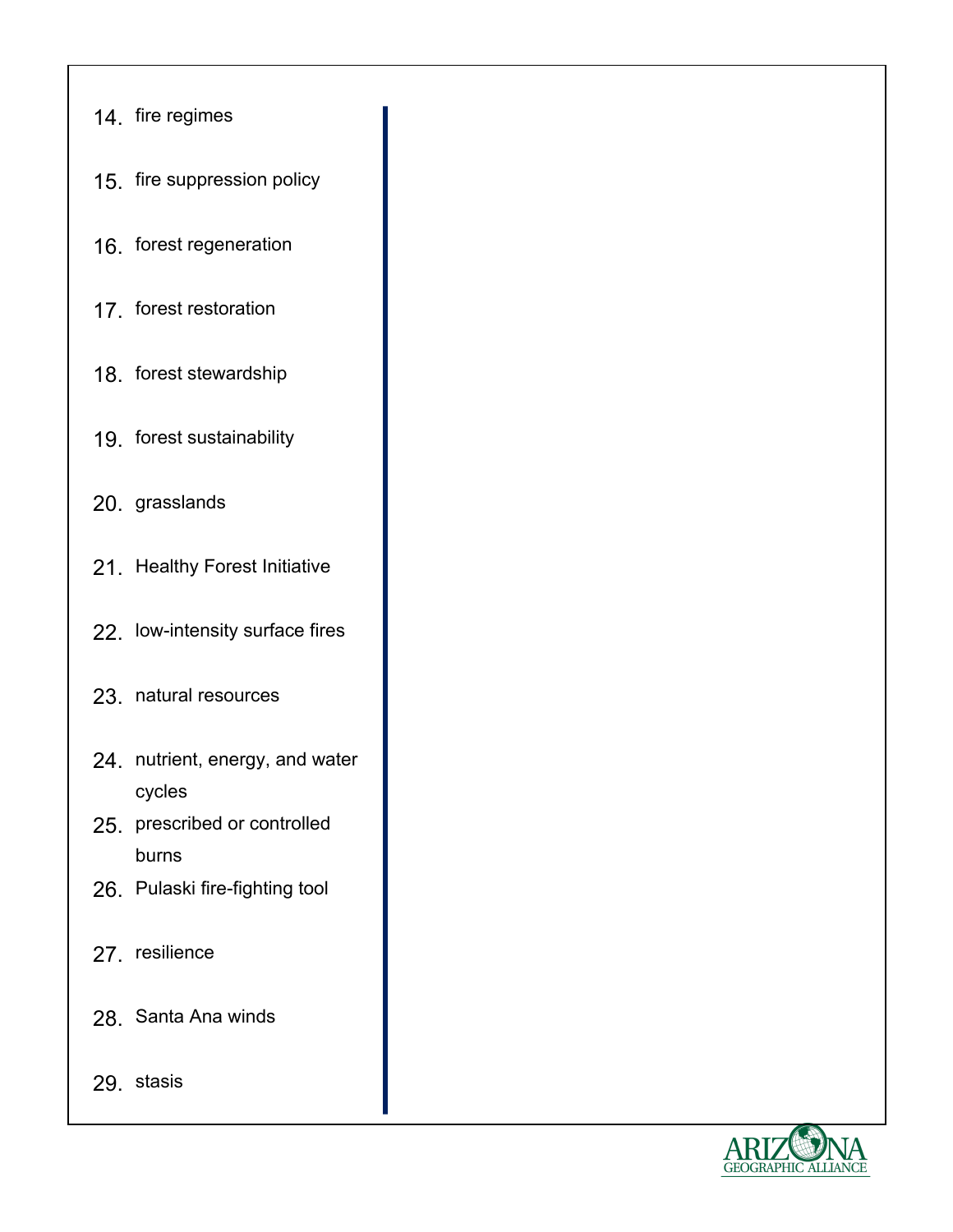- 30. strategic and tactical
- 31. plant or forest succession
- 32. old-growth forests
- 33. climax forest
- 34. volatile fuels
- 35. fuel loads
- 36. wildland-urban interface

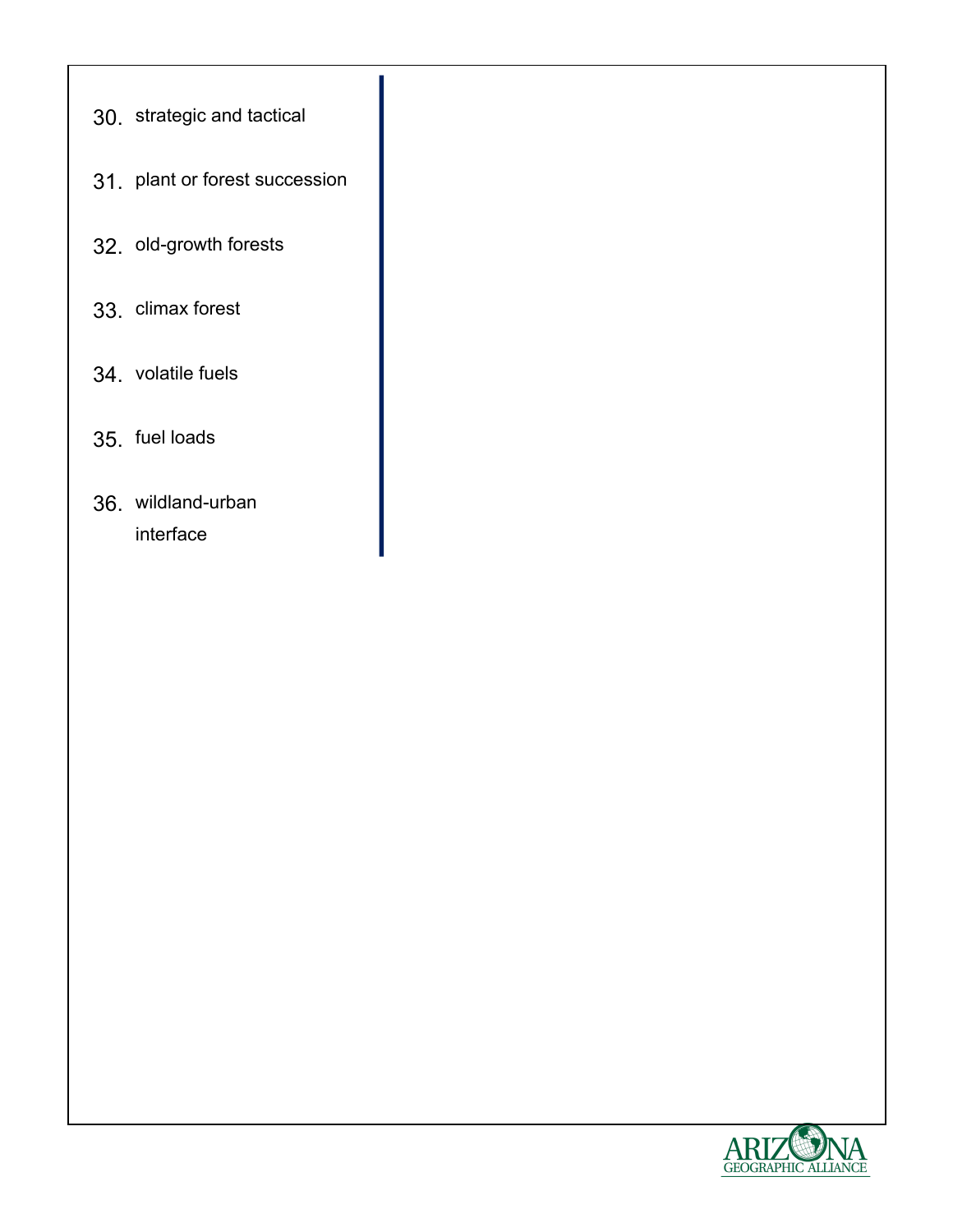Vocabulary Answer Key

**Biogeography** is the study of the geographical patterns of plant and animal species.

**Biomass is** the amount of living matter in a given habitat.

A **biome** is often referred to as a global-scale community of plants and animals and is the largest subdivision of the biosphere. A biome may contain many different kinds of smaller ecosystems. Biomes are typically distinguished on the basis of the characteristics of their vegetation because it makes up the largest portion of biomass.

It's a term that carries a heavy political load in the debates about how to manage a forest after fire has swept through. In ecological terms, a **catastrophic fire** would have to bring a drastic change akin to the eruption of Mount St. Helens in Washington in 1980. Such a change would push an ecosystem to a point that it can't recover. The report, "The Myth of Catastrophic Wildfire: A New Ecological Paradigm of Forest Health", authored by Chad Hanson of the John Muir Project, is a comprehensive synthesis of the scientific evidence regarding wildland fire and its relationship to biodiversity and climate change in western U.S. forests. It stands many previously held assumptions on their heads, including the assumptions that forest fires burn mostly at high intensity (where most trees are killed), and that fires are getting more intense, as well as the assumption that high-intensity fire areas are ecologically damaged or harmed. The report finds that the scientific evidence contradicts these popular notions.

**Chaparral** is a semi-arid, shrub dominated association of woody plants shaped by summer drought, mild, wet winters, and infrequent fires (with natural intervals between fires being 30 to 150 years plus). Chaparral is California's most extensive, native plant community. It is also the state's most characteristic wilderness, dominating foothills and mountain slopes from the Rogue River Valley in southern Oregon to the San Pedro Martir in Baja California.

**Perennial grasses** are plants with narrow leaves and live for multiple years. They are an extremely volatile fuel in May, June, and July, which can lead to large, fast fires.

**Lodgepole pine** is a highly adaptable tree that can grow in all sorts of environments, from water-logged bogs to dry sandy soils. It is common in western North America growing from mid elevation to subalpine sites. Lodgepole pine is one of the first trees to invade after a wildfire. Its cones are protected by a seal of pitch that requires fire or heat to release the seeds. This allows seeds to stay on the tree or on the ground for many years until disturbance provides suitable growing conditions.

*P***onderosa pine** are also called bull pine, blackjack pine, or western yellow pine. It is a very large pine tree of variable habit native to western North America, but widespread throughout the temperate world. The fire cycle for ponderosa pines is five to 10 years, in which a natural ignition sparks a low-intensity fire. Forests of ponderosa pine cover many of the higher mesas and mountains of the Colorado Plateau from 6000 feet to about 8000 feet in elevation. On higher terrain above 6500 feet in the southern part of the region, including the Kaibab Plateau and atop the Mogollon Rim, ponderosa pine often forms nearly pure stands covering tens of thousands of acres. The forest stretching from near Flagstaff along the rim to the White Mountains region is the largest ponderosa pine forest on the continent.

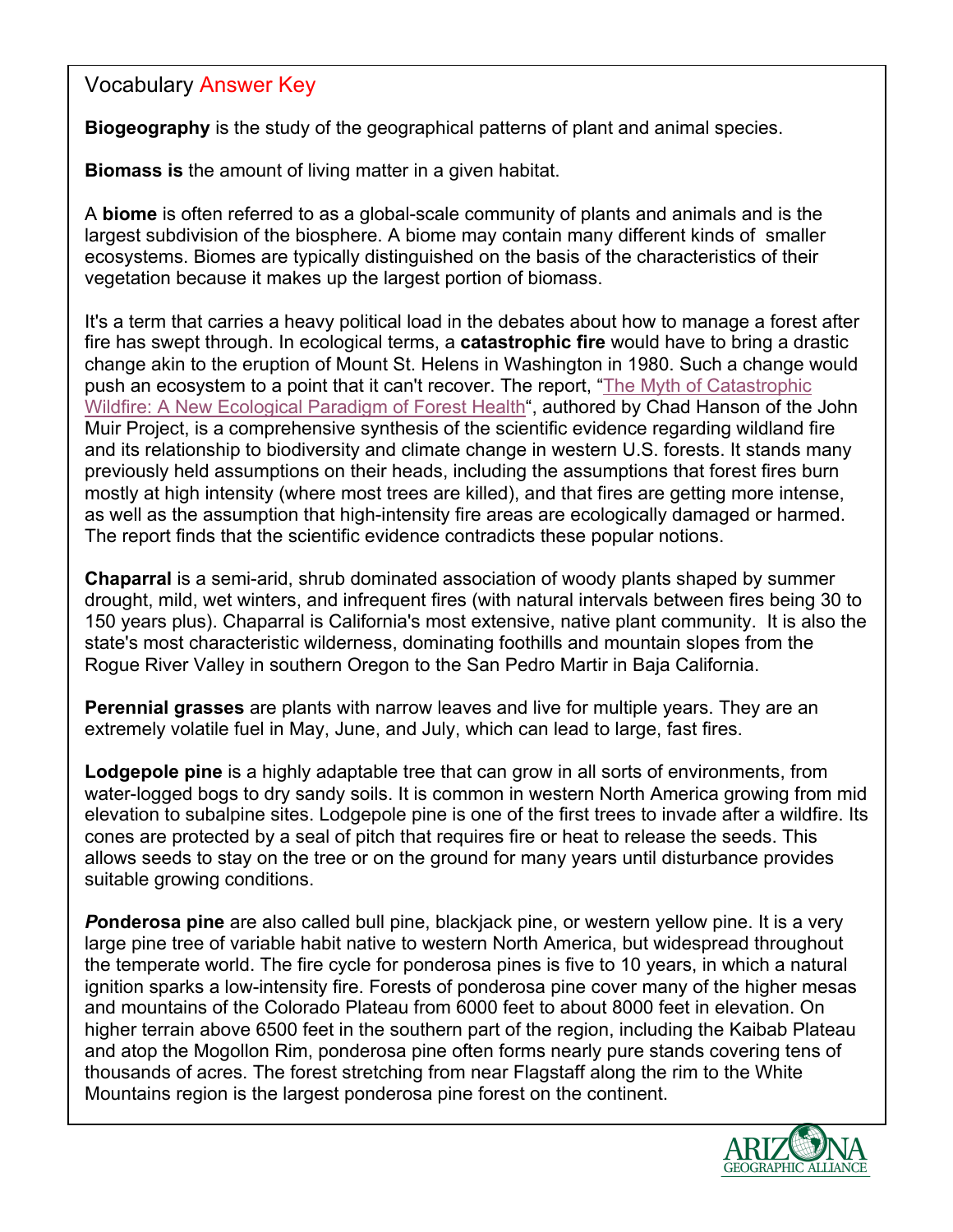**Clear cutting forests** is a harvesting technique that removes all trees, regardless of size, in one operation. In Pennsylvania, a clearcut can be an effective tool to regenerate a new forest of shade intolerant species like black cherry, aspen or yellow poplar. Clear cutting is often a controversial issue. (deforestation)

A **crown fire** is when fire burns and spreads through the crown or canopy of trees. The influence of wind is greater in the tree canopy and where this canopy is interconnected.

**Low-intensity fires** are in the long run, beneficial to maintaining a healthy forest. In fact, many Arizona tree species and plant communities evolved with low-intensity fire as part of the natural system. These fires clear out the underbrush, thin out young trees that may be too numerous, and reduce the amount of fuel accumulating on the forest floor, thereby lessening the chance of future high intensity wildfires

**Surface fires** are low to high intensity fires that burn on the surface of the ground. The tree canopy may be scorched but does not burn to the extent that it will carry a fire. A **ground fire** can occur in any conditions and is where peat, coal, tree roots or other materials ignite and burn under the ground. Ground fires can burn through to the surface and become surface fires.

An **ecosystem** includes living things, such as plants and animals, and things that are not living, such as rocks, soil, sunlight, and water. There are two kinds of ecosystems, aquatic and terrestrial. An ecosystem is comprised of habitats, biological communities, and ecotones.

**Ecology** is the study of the interactions among organisms.

**Fire ecology** probes the relationship of fire with living organisms and their environment. Three concepts provide the basis for fire ecology. Nature doesn't waste anything. Burned forests, especially severely burned forests, are forests that have been "restored." The burned trees are essential for maintaining an important part of the biological diversity and are the foundation for the forests of the future.

**Fire-dependent forests –** In the 1930's, researchers in the southern United States argued against the negative perspective that has surrounded fire, with the belief that all fire is bad. These researchers recognized that there are species of plants that rely upon the effects of fire to make the environment more hospitable for regeneration and growth. Fire in these environments prepares the soil for seeding by creating an open seedbed, making nutrients more available for uptake and often killing plants that are invading into the habitat and competing with native species.

**Fire regime** refers to the patterns of fire that occur over long periods of time and the effects of fire in the ecosystem in which it occurs.

By definition **fire suppression** is simply the act of putting out a wildland fire using safe and efficient methods.

**Forest regeneration** is the act of renewing tree cover by establishing young trees, generally promptly after the previous stand or forest has been removed. Many of the accepted forest regeneration concepts were first introduced to North America by German forestry professors during the late 19th Century. Germany had practiced these forest reproduction schemes for centuries and one of the earliest books on the subject was written by German forestry pioneer

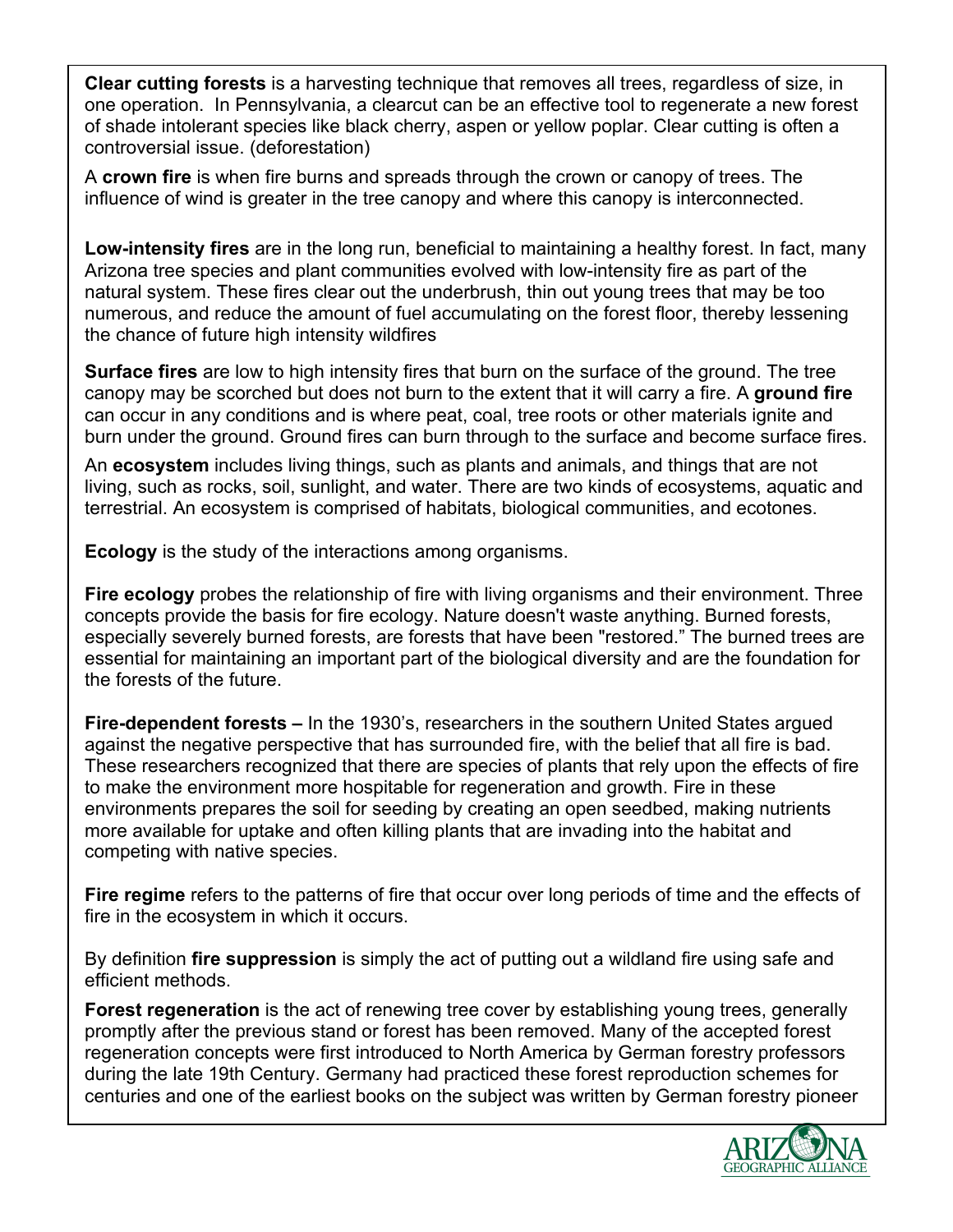Heinrich Cotta during the late 17th century.

**Forest restoration** is a complex task, complicated by diverse ecological and social conditions, that challenges our understanding of forest ecosystems. The term restoration is used indiscriminately and it is difficult to define in a way that encompasses all situations found in the literature and practice. Generally, restoration is seen as symmetric with degradation: an undisturbed forest in a natural or historical condition can be degraded, and a degraded forest can be restored to that natural or historical condition. Reality is often more complicated and the fully restored state is probably unattainable. Terminology, however, is not merely an academic issue; definitions related to forestry and restoration are used under several international conventions such as climate change and biodiversity where distinctions and nuance have important policy implications.

**Forest stewardship** is defined as active management of forests and related resources to keep these lands in a productive and healthy condition for present and future generations, and to increase the economic, environmental and social benefits of these lands.

One definition for **forest sustainability** comes from the British Columbia Forest Service - "Sustainability: A state or process that can be maintained indefinitely. The principles of sustainability integrate three closely interlined elements - the environment, the economy and the social system-into a system that can be maintained in a healthy state indefinitely.

**Grassland biomes** are large, rolling terrains of grasses, flowers and herbs. Grasses can survive fires because they grow from the bottom instead of the top. Their stems can grow again after being burned off.

The **Healthy Forests Initiative** (HFI) was launched in August, 2002 by President Bush with the intent to reduce the risks severe wildfires pose to people, communities, and the environment. The Healthy Forests Restoration Act (HFRA) of 2003 was passed as part of HFI administrative reforms and was the first major piece of forestry legislation affecting public lands since the 1970s.

**Natural resources** are naturally occurring substances that are considered valuable in their relatively unmodified (natural) form. A natural resource's value rests in the amount of the material available and the demand for it.

**Prescribed or controlled burning** is a technique used in forest management. Fire is a natural part of both forest and grassland ecology and controlled fire can be a tool for foresters. Controlled burning stimulates the germination of some desirable forest trees, thus renewing the forest. Some seeds, such as sequoia, remain dormant until fire breaks down the seed coating.

The famous **Pulaski firefighting tool** combines a cutting axe blade on one side and a trenching tool on the other end to combine two effective firefighting tools into one easy to carry tool. The tool was designed by US Forest Ranger Ed Pulaski but he never got a patent for the tool nor did he receive any compensation for his invention from the US Forest Service. The 1910 fires brought fame to Pulaski for saving his firefighting crew by guiding them to a mine tunnel as the forest fire overtook them and cut off all escape.

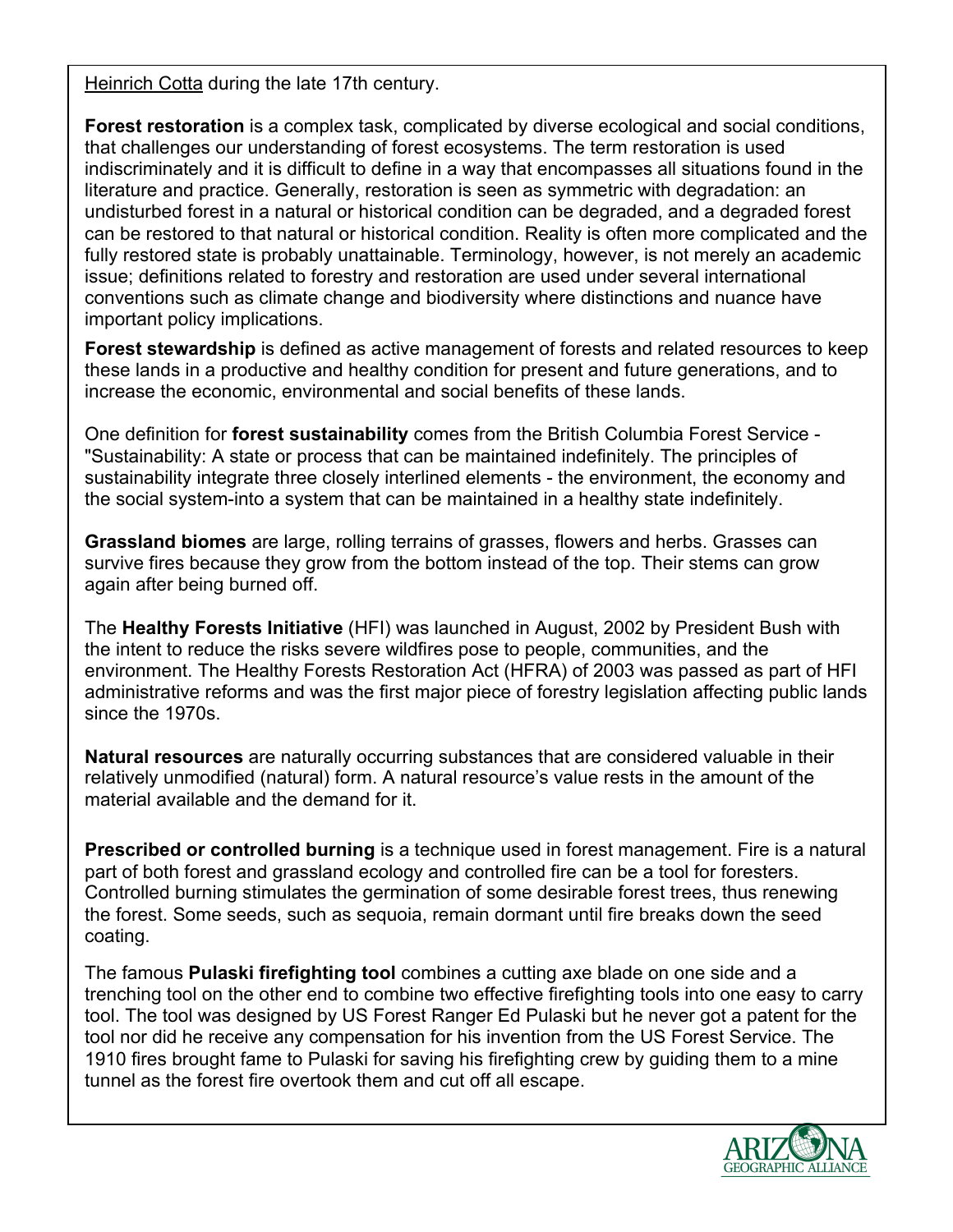In ecology, **resilience** is the capacity of an ecosystem to respond to a disturbance by resisting damage and recovering quickly.

**Santa Ana winds** are dry and warm (often hot) winds in the Southern California area that blow in from the desert -- which includes the Great Basin of the western United States, incorporating Nevada and part of Utah. In addition to flowing downslope, Santa Ana winds tend to be channeled through passes and canyons, locally increasing their speed. Santa Ana conditions can exist at any time in which the Great Basin tends to be cooler than Southern California - typically the September to March period. However, the winds garner the most attention around October because of unique aspects of Southern California climate which enhances fire danger in the autumn season. The fire threat never completely vanishes - especially during dry winters -- but it usually decreases as the winter wears on.

**Stasis** is a state in which a species exhibits little evolutionary change.

The easiest way to think about the difference between a **strategic** plan and a **tactical** plan is to think of strategy as what you want to do and tactics as how you'll do it.

Natural vegetation of a particular location evolves in a sequence of steps. The evolutionary process is known as **plant succession**.

Generally speaking**, old growth** means a forest that has not undergone any major unnatural changes (such as logging) for more than 100 to 150 years, contains young, mature and standing dead trees (snags) and provides a home for a diversity of wildlife species.

A **climax forest** is the result of a long period of plant succession. Climax forests usually exhibit a good deal of species diversity and thus are relatively stable systems.

Pitch pine, oak, and chaparral shrubs are extremely **volatile fuels** that burn with high intensity. Grassland fires tend to be less intense than pitch pine scrub oak fuels under similar weather conditions but burn quickly and respond quickly to changes in weather. Grassland fires travel at a high rate of speed and experience high intensity surface fire behavior.

**Fuel loads** are the mass of combustible materials available for a fire usually expressed as weight of fuel per unit area (20 tons per acre).

The **Wildland Urban Interface (WUI)**, defined as areas where homes are built near or among lands prone to wildland fire. The increase in the WUI threat has been steep because of continued development and exposure.

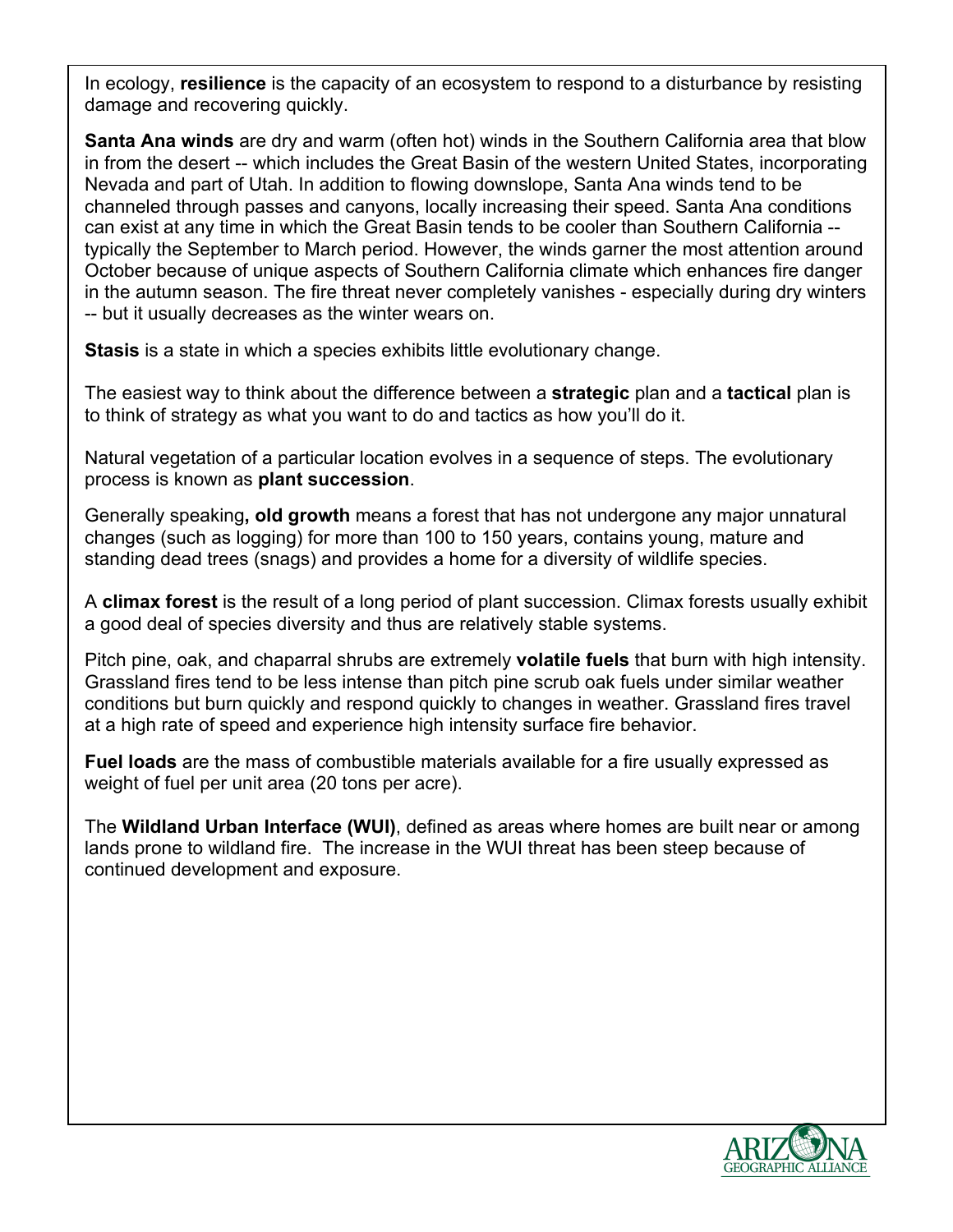| The 1910 Fires Worksheet | <b>Name</b> |  |
|--------------------------|-------------|--|
|                          |             |  |

- 1. What conditions or situations undoubtedly contributed to the devastating series of fires in 1910?
- 2. Describe the extent of damage and the impact created by the 1910 fires.
- 3. What was a possible result of the efforts by the Forest Service and its supporters to defend its reputation and mission and how did this contribute to the lack of an objective study of the wildfires for nearly nine decades?
- 4. Explain how or why the Forest Service policy (of attempting to quickly extinguish wildfires) get called into question by the fires of 1910. How did the disastrous fire season influence the policy of the Forest Service?
- 5. What was Ferdinand Silcox's plan for eliminating fire disasters?
- 6. Describe the contending or differing views following the fires of how wildfire should be viewed in the American landscape. Which of these views prevailed during the greater part of the  $20<sup>th</sup>$ century?
- 7. Defend or negate Ferdinand Silcox's argument "of eliminating fires from the landscape."
- 8. Describe the cooperative approach to fighting fires supported by Forest Service Chief Henry Graves and the impact on this approach of the 1911 Weeks Act.
- 9. Select, define, and explain by example, three vocabulary terms and/or concepts from this reading that were new to you.
	- a.
	- b.

c.

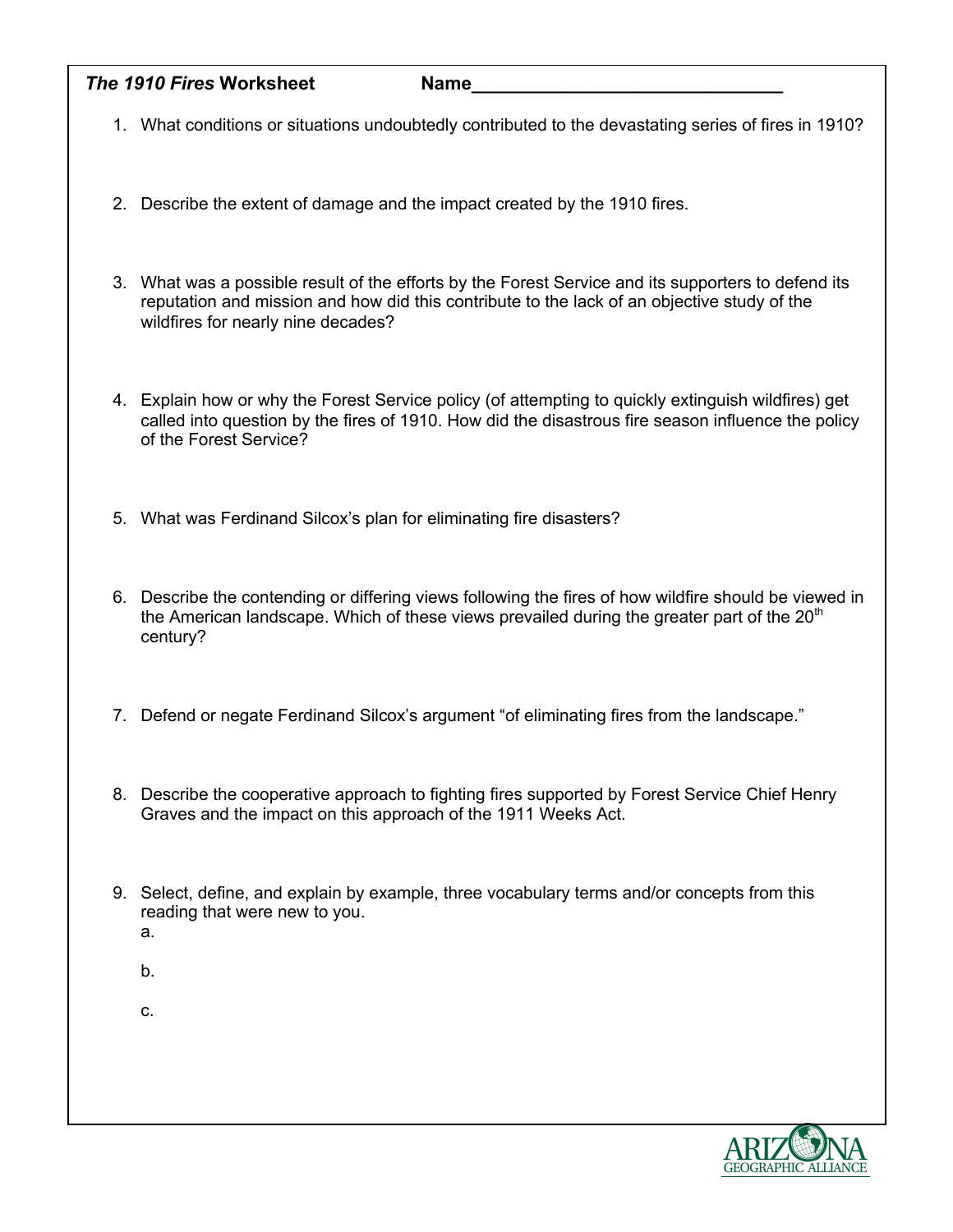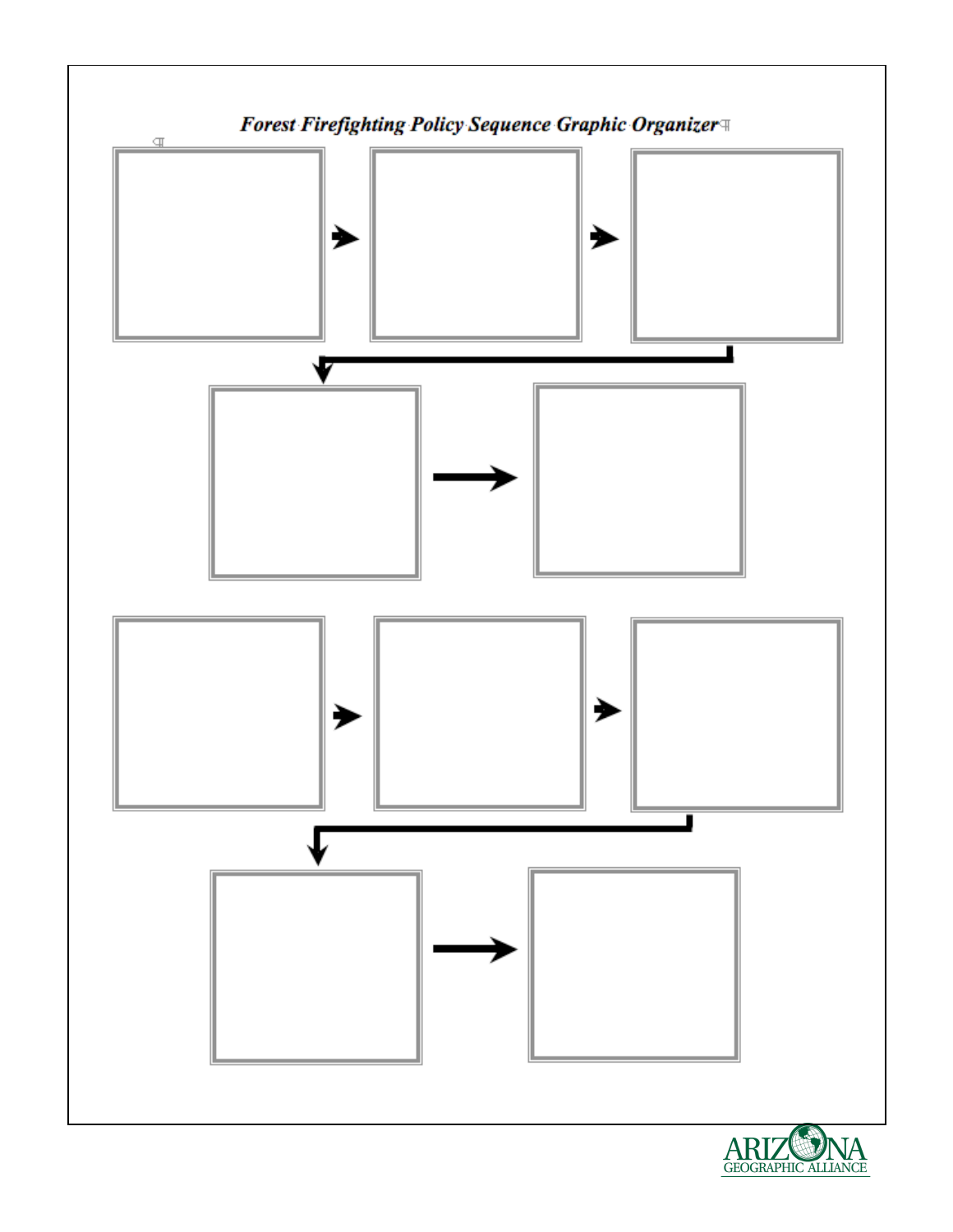# **Internet-based Resources**

**American Memory – Library of Congress** – Map of US Territory Woodlands, released in 1873 based on 1870 census information.

http://memory.loc.gov/cgi-

bin/map\_item.pl?data=/home/www/data/gmd//gmd370m/g3701m/g3701gm/gct00008/ca000055.jp2&style=setlm ap&itemLink=r?ammem/gmd:@field%28NUMBER+@band%28g3701gm+gct00008%29%29&title=Statistical+ atlas+of+the+United+States+ht

**American Forests** - American Forests, the oldest national nonprofit conservation organization in the country, advocates for the protection and expansion of America's forests. http://www.americanforests.org

**The American Museum of Natural History – Drought and Wildfires** http://www.amnh.org/

## **ArcGIS**

http://www.arcgis.com/home/index.html

#### **Chaparral Facts**

http://www.californiachaparral.com/chaparralfacts.html

**The Clearcutting Controversy: Facts and Myths –Virginia Dept of Forestry** http://www.dof.virginia.gov/infopubs/Clearcutting-Facts-and-Myths-2014-05\_pub.pdf

**CLIMAS – University of Arizona Climate Assessment for the Southwest** https://www.climas.arizona.edu/

**Ecological Restoration Center** - The mission of ERI is to serve as an objective leader in research, scholarship, and education, and in collaborative efforts to plan and implement restoration treatments for frequent-fire forest and woodland landscapes of the Interior West. http://nau.edu/ERI/

#### **Ecological Succession**

https://en.wikipedia.org/wiki/Ecological\_succession

**EcoTrust** http://www.ecotrust.org/

**The Environment Directory** http://www.webdirectory.com/

**Esri Public Information Map** - View an interactive map of US wildfire locations, perimeters, fire potential areas, global burn areas, wind conditions, and precipitation via streaming data from NIFC, GeoMAC, NHSS, MODIS, METAR/TAF, and the USDA Forest Service, Fire Modeling Institute. http://www.esri.com/services/disaster-response/wildlandfire/latest-news-map

**Federal Legislation – Selected websites** Weeks Act: http://whitemountainhistory.org/Weeks\_Act.html

White Mountain National Forest: http://whitemountainhistory.org/Logging\_Railroads.html

![](_page_9_Picture_20.jpeg)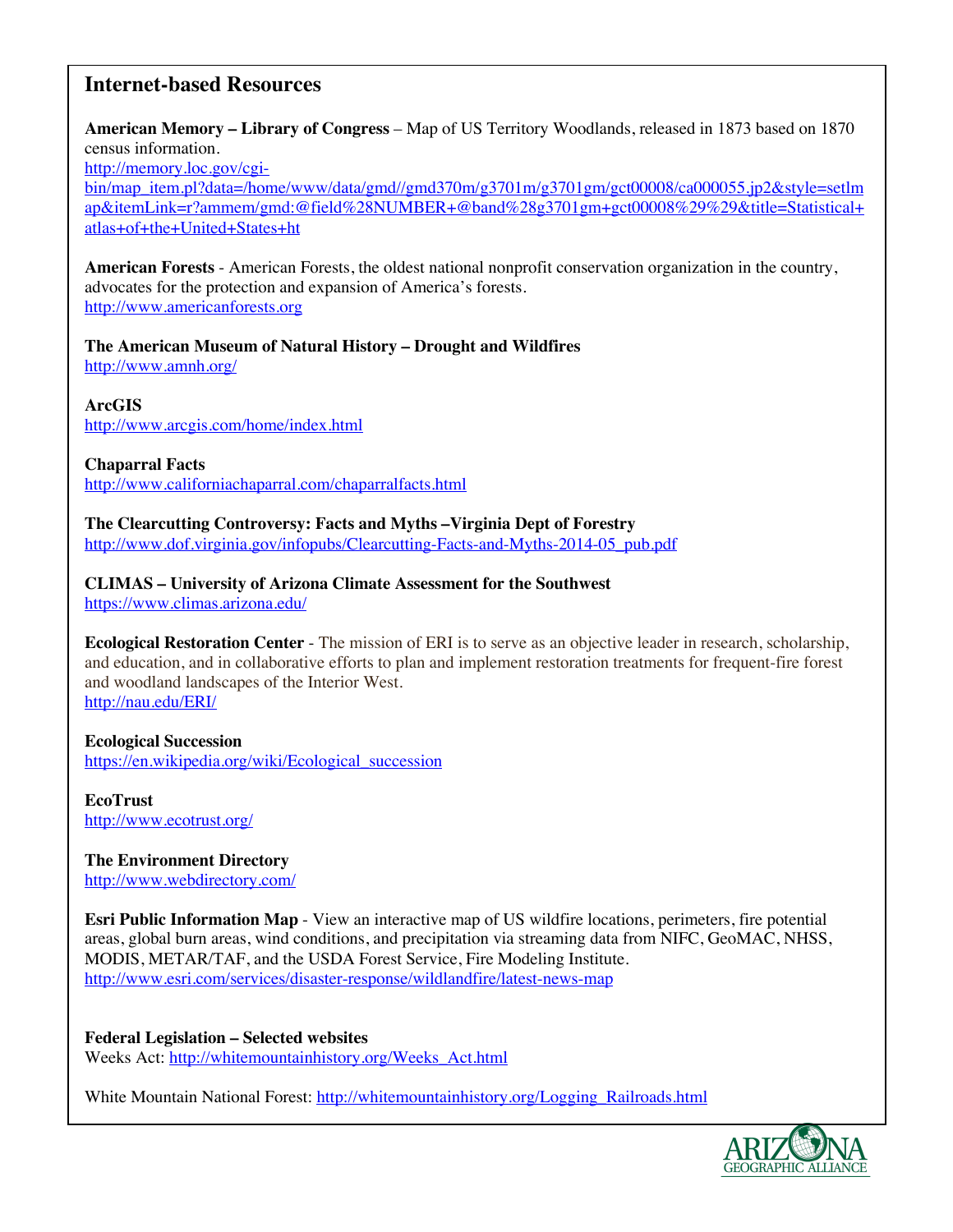Clark-McNary Act: http://www.foresthistory.org/ASPNET/Publications/region/9/history/chap3.aspx

**Active Fire Maps**

https://fsapps.nwcg.gov/afm/

# **Fire Ecology**

http://www.fs.fed.us/database/feis/plants/tree/pinponp/all.html#FIRE%20ECOLOGY http://www.pacificbio.org/initiatives/fire/fire\_ecology.html

# **Fire in a Changing Climate**

http://www.nasa.gov/pdf/710932main\_AGU2012\_Firebriefing\_2.pdf

# **Fire in the Forest - What Impact?**

http://whyfiles.org/2011/wildfire-2/

# **Firewise Communities - Updated map**

https://www.nfpa.org/Public-Education/Fire-causes-and-risks/Wildfire/Firewise-USA/Firewise-USA-Resources/Firewise-USA-sites

# **Florida Forest Service**

http://www.floridaforestservice.com/

**Forest Fire in the American Southwest: Putting the Pieces Together – Due to lack of funding, this website is** no longer updated, but it still contains a wealth of information. http://forestfire.nau.edu/index.htm

**The Forest Foundation – Downloadable Material for Teachers and Students** http://www.calforestfoundation.org/

**Forest Health** - Modern loggers look at forest's health https://www.fs.fed.us/foresthealth/protecting-forest/forest-health-monitoring/

**The Forest History Society** – A rich source of many great articles and history about American forests and fire. http://www.foresthistory.org

**When the Mountains Roared: Stories of the 1910 Fires** – https://foresthistory.org/wpcontent/uploads/2017/01/When-the-Mountains-Roared.pdf

**GeoMAC Wildland Fire Support** - The Geospatial Multi-Agency Coordination Group or GeoMAC, is an internet-based mapping application originally designed for fire managers to access online maps of current fire locations and perimeters in the conterminous 48 States and Alaska. Using a standard web browser, fire personnel can view this information to pinpoint the affected areas. With the growing concern of western wildland fires in the summer of 2000, this application also became available to the public. http://www.geomac.gov/index.shtml

**Gifford Pinchot** - father of U.S. Forest Service; history available at The Daily News Online http://tdn.com/lifestyles/gifford-pinchot-was-father-of-u-s-forest-service/article\_bba03335-149a-5611-bbe4- 392d0ac62eec.html#.UbEzh3xTFCA.email

**Goddard Space Flight Center – Scientific Visualization Studio: Fire Observations** http://svs.gsfc.nasa.gov/vis/a000000/a003500/a003597/

![](_page_10_Picture_21.jpeg)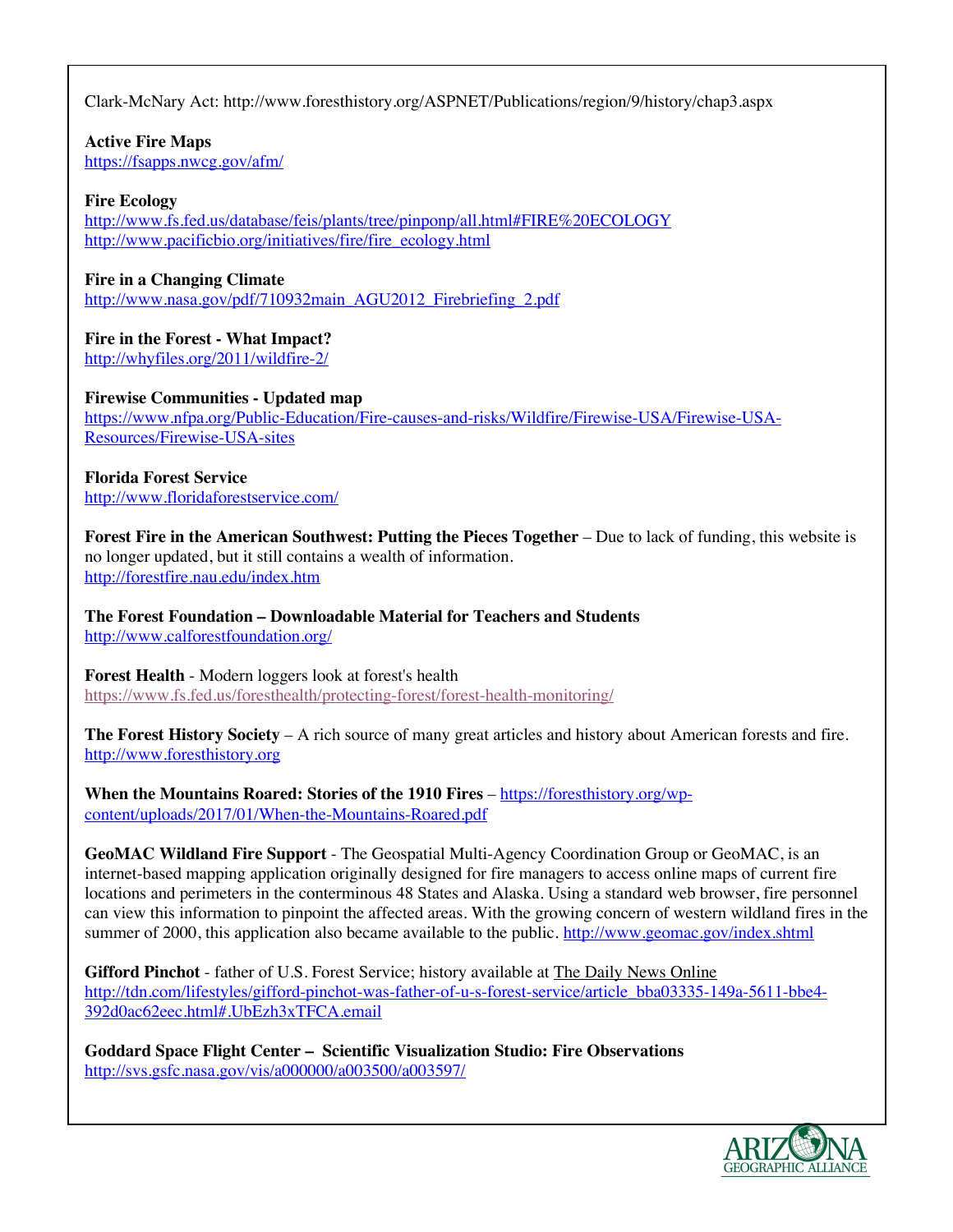## **Grasslands and Prairies**

http://www.blueplanetbiomes.org/grasslands.htm http://www.blueplanetbiomes.org/prairie.htm

**Great 1910 Fire of Idaho, Montana and Washington Website** – an incredible collection of primary source documents and maps from the time period.

http://www.1910fire.com/

**Greater Yellowstone Science Learning Center**

http://www.greateryellowstonescience.org/

## **Griffith Park Fire – 1933**

http://lafire.com/famous\_fires/1933-1003\_GriffithParkFire/1933-1003\_GriffithParkFire.htm

**How a Fire Behaves –** Victorian Department of Natural Resources and Environment http://www.environment.nsw.gov.au/fire/howafirebehaves.htm

# **John Muir Project**

http://www.johnmuirproject.org/

**Link to NY Times footage of Black Forest Fire** http://nyti.ms/14FUdSI

## **Mann Gulch Fire of 1949**

http://nationalhumanitiescenter.org/tserve/nattrans/ntuseland/essays/frmaclean.htm https://foresthistory.org/research-explore/us-forest-service-history/policy-and-law/fire-u-s-forest-service/famousfires/mann-gulch-fire-1949/

## **NASA**

http://www.nasa.gov/mission\_pages/fires/main/index.html#.UeRpNVOGGaw

#### **National Archives**

http://docsteach.org/resources http://www.archives.gov/education/

## **National Atlas** – small scale maps

https://nationalmap.gov/small\_scale/

## **National Environmental Policy Act**

http://www.epa.gov/compliance/nepa/

**National Geophysical Data Center** - Wildland fires are the fastest growing fire threat. http://www.ngdc.noaa.gov/hazard/wildfire.shtml

**National Humanities Center – The Use of the Land: Perspectives on Stewardship** http://nationalhumanitiescenter.org/tserve/nattrans/ntuseland/uselinksfire.htm#policy

**National Interagency Coordination Center** http://www.predictiveservices.nifc.gov/outlooks/outlooks.htm http://www.nifc.gov/fireInfo/fireInfo\_stats\_lightng.html

## **NOVA Online: Fire Wars**

![](_page_11_Picture_26.jpeg)